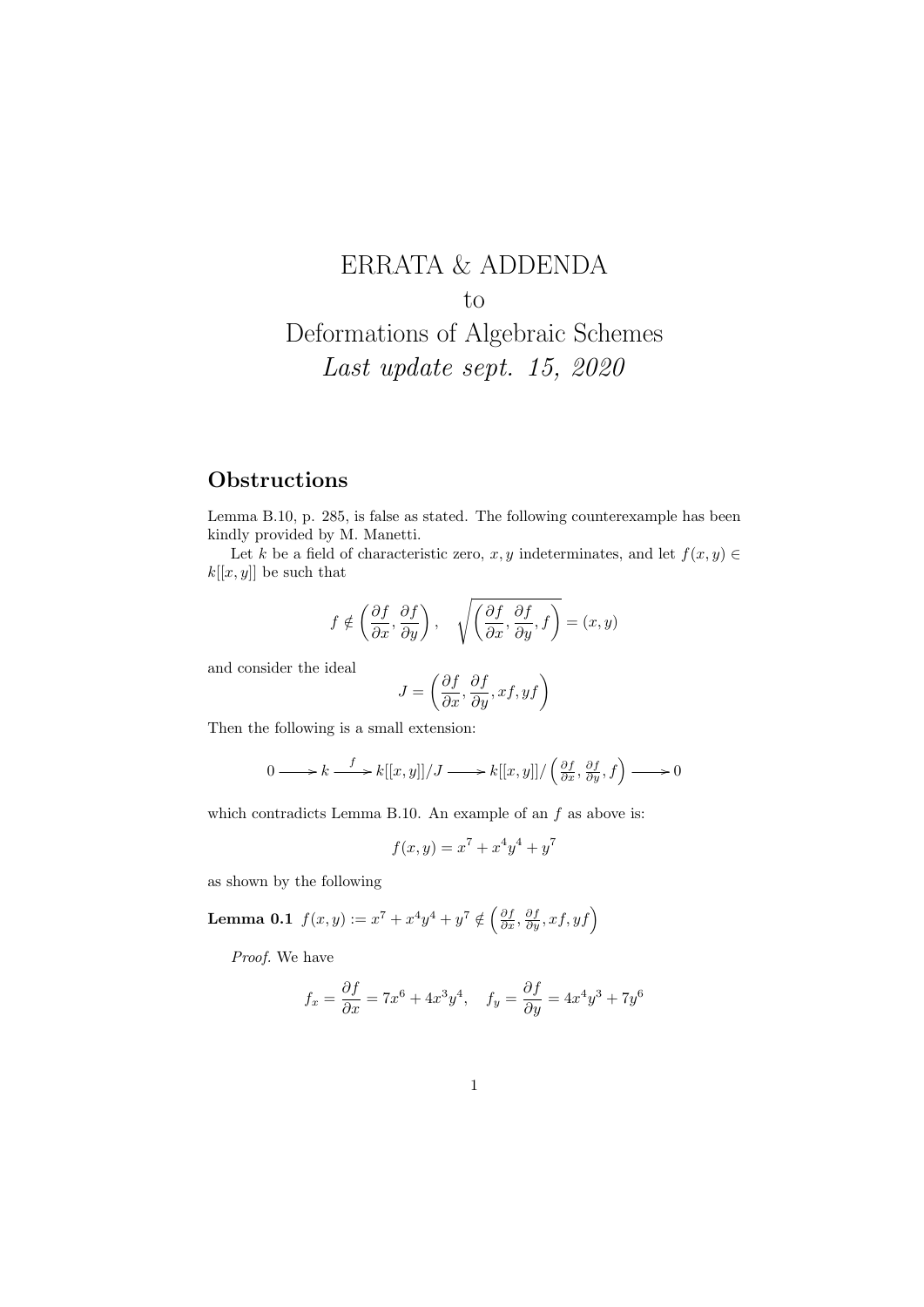Assume that  $f - cxf - dyf \in (f_x, f_y)$ . Then, since  $1 - cx - dy$  is invertible, we have that  $f \in (f_x, f_y)$ , say  $f = af_x + bf_y$ . Looking at the homogeneous components of degree  $\leq 7$  we deduce

$$
a \in \frac{x}{7} + (x, y)^2
$$
,  $b \in \frac{y}{7} + (x, y)^2$ 

and therefore

$$
f - \frac{x}{7}f_x - \frac{y}{7}f_y = \frac{1}{7}x^4y^4 \in (x, y)^2(f_x, f_y)
$$

which is impossible.  $\Box$ 

Note that when  $char(k) = 0$  the conclusion of Lemma B.10 is valid for curvilinear extensions i.e. extensions of the form

$$
0 \longrightarrow \frac{t^{n-1}}{t^n} \longrightarrow k[t]/(t^n) \longrightarrow k[t]/(t^{n-1}) \longrightarrow 0
$$

This is Example B.9(v), p. 284.

Lemma B.10 is used in the proof of Proposition 2.4.8, p. 70, and this proof is therefore incomplete as it stands. Nevertheless the proof of of Proposition 2.4.8 can be adapted to prove the following weaker statement:

**Proposition 0.2** Let X be a reduced l.c.i. algebraic scheme, and assume char(k) = 0. If  $\text{Ext}^2_{\mathcal{O}_X}(\Omega^1_X, \mathcal{O}_X) = 0$  then X is unobstructed, i.e.  $Def_X$  is smooth.

Proof. (outline) The steps are the following:

1) In char( $\mathbf{k}$ ) = 0 in order to prove unobstructedness it is sufficient to check that deformations over  $\mathbf{k}[t]/(t^n)$  lift to  $\mathbf{k}[t]/(t^{n+1})$ . This is proved in Fantechi-Manetti, J. Alg. 202 (1998), Lemma 5.6 p. 561.

2) The following Lemma is true:

**Lemma 0.3** Let X be a reduced *l.c.i.* algebraic scheme, and assume char(k) = 0. Let  $\xi_n = (\mathcal{X} \to \text{Spec}(\mathbf{k}[t]/(t^n)))$  be a deformation of X. Then the obstruction to lift  $\xi_n$  over  $\mathbf{k}[t]/(t^{n+1})$  lies in  $\text{Ext}^2_{\mathcal{O}_X}(\Omega_X^1, \mathcal{O}_X)$ .

Proof of the Lemma (outline):

– The conormal sequence of the curvilinear extension  $\mathbf{k}[t]/(t^{n+1})$  – >  $\mathbf{k}[t]/(t^n)$ is exact: this is Example  $B.9(v)$  at the bottom of p. 284 of the book.

– The proof of Proposition 2.4.8 can be repeated for deformations  $\xi$  of X over  $\mathbf{k}[t]/(t^n)$  and for elements of  $\text{Ex}_{\mathbf{k}}(\mathbf{k}[t]/(t^n), \mathbf{k})$  represented by curvilinear extensions. It shows that if  $\text{Ext}^2_{\mathcal{O}_X}(\Omega^1_X, \mathcal{O}_X) = 0$  then every such deformation  $\xi$  can be lifted to a deformation over  $\mathbf{k}[t]/(t^{n+1})$ .  $n+1$ ).

In view of 1) above this proves the proposition.  $\Box$ 

A detailed proof of the Lemma can be found in

T. Sano: On Deformations of Q-Fano Threefolds, arXiv:1203.6323 (Proposition 2.6).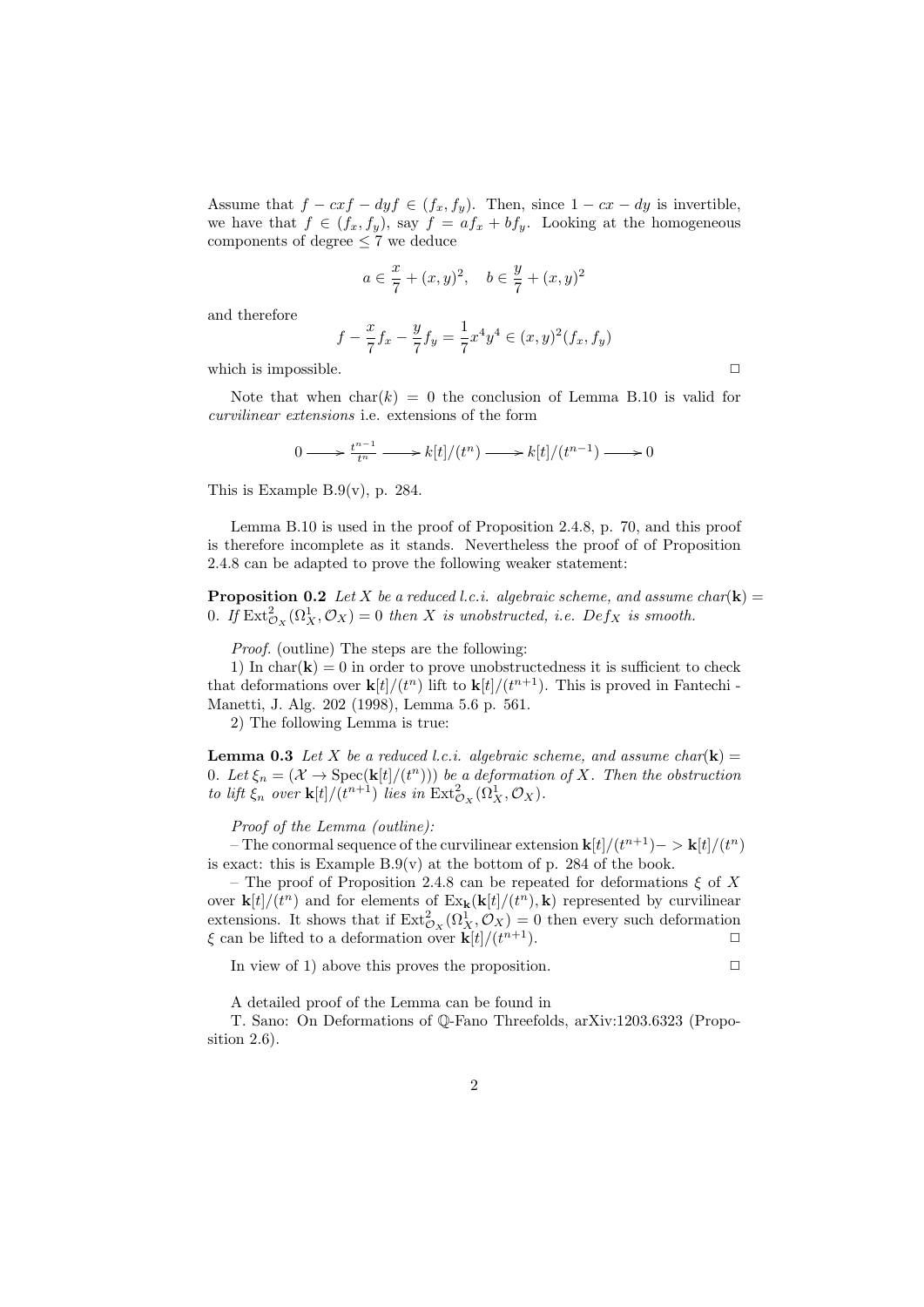## Correction to Prop. 2.6.2

The proof has to be changed by replacing the last 9 lines on p. 91 (starting from "in particular, we obtain etc.") by the following text.

In order to prove that the natural map

$$
\zeta: \operatorname{Aut}_{\hat{u}}(\widetilde{A}) \longrightarrow \operatorname{Aut}_{\hat{u}}(A') \times_{\operatorname{Aut}_{\hat{u}}(A)} \operatorname{Aut}_{\hat{u}}(A'')
$$

is an isomorphism we use the isomorphism  $(2.27)$ . Let's recall how  $\zeta$  is defined. Let  $\tilde{\alpha} \in \text{Aut}_{\hat{u}}(\tilde{A})$ . It can be identified with an automorphism

$$
\widetilde{\alpha}: \mathcal{O}_{\mathcal{X}_{\widetilde{A}}} \longrightarrow \mathcal{O}_{\mathcal{X}_{\widetilde{A}}}
$$

such that  $\tilde{\alpha} \otimes_{\tilde{A}} A = id_{\mathcal{O}_{\mathcal{X}_A}}$ . Equivalently, by (2.27),  $\tilde{\alpha}$  can be identified with:

$$
\widetilde{\alpha}: \mathcal{O}_{\mathcal{X}_A'} \times_{\mathcal{O}_{\mathcal{X}_A}} \mathcal{O}_{\mathcal{X}_A''} \longrightarrow \mathcal{O}_{\mathcal{X}_A'} \times_{\mathcal{O}_{\mathcal{X}_A}} \mathcal{O}_{\mathcal{X}_A''}
$$

inducing the identity of  $\mathcal{O}_{\mathcal{X}_A}$  after  $\otimes_{\widetilde{A}} A$ .

Then we define:

$$
\zeta(\widetilde{\alpha}) = (\alpha', \alpha'') := (\widetilde{\alpha} \otimes_{\widetilde{A}} A', \widetilde{\alpha} \otimes_{\widetilde{A}} A'')
$$

We need to check that  $\alpha'$  and  $\alpha''$  are automorphisms. We have

$$
\alpha'' \otimes_{A''} A : \widetilde{\alpha} \otimes_{\widetilde{A}} A = \mathrm{id}_{\mathcal{O}_{\mathcal{X}_A}}
$$

Therefore, since  $A'' \to A$  is surjective,  $\alpha''$  is an isomorphism (Lemma A.4). Similarly, since  $\tilde{A} \to A'$  is surjective, from  $\tilde{\alpha}$  isomorphism it follows that  $\alpha'$  is<br>an isomorphism as well. Therefore  $\zeta$  is well defined an isomorphism as well. Therefore  $\zeta$  is well defined.

It remains to be shown that  $\zeta$  is a bijection. This follows from the universal property of the fibered product. In fact the pair  $(\alpha', \alpha'')$  is induced by  $\tilde{\alpha}$ <br>composed with the pair of projections as in this diagram: composed with the pair of projections as in this diagram:



Note that we only used the surjectivity of  $A'' \to A$ , and not the full hypothesis that it is a small extension.